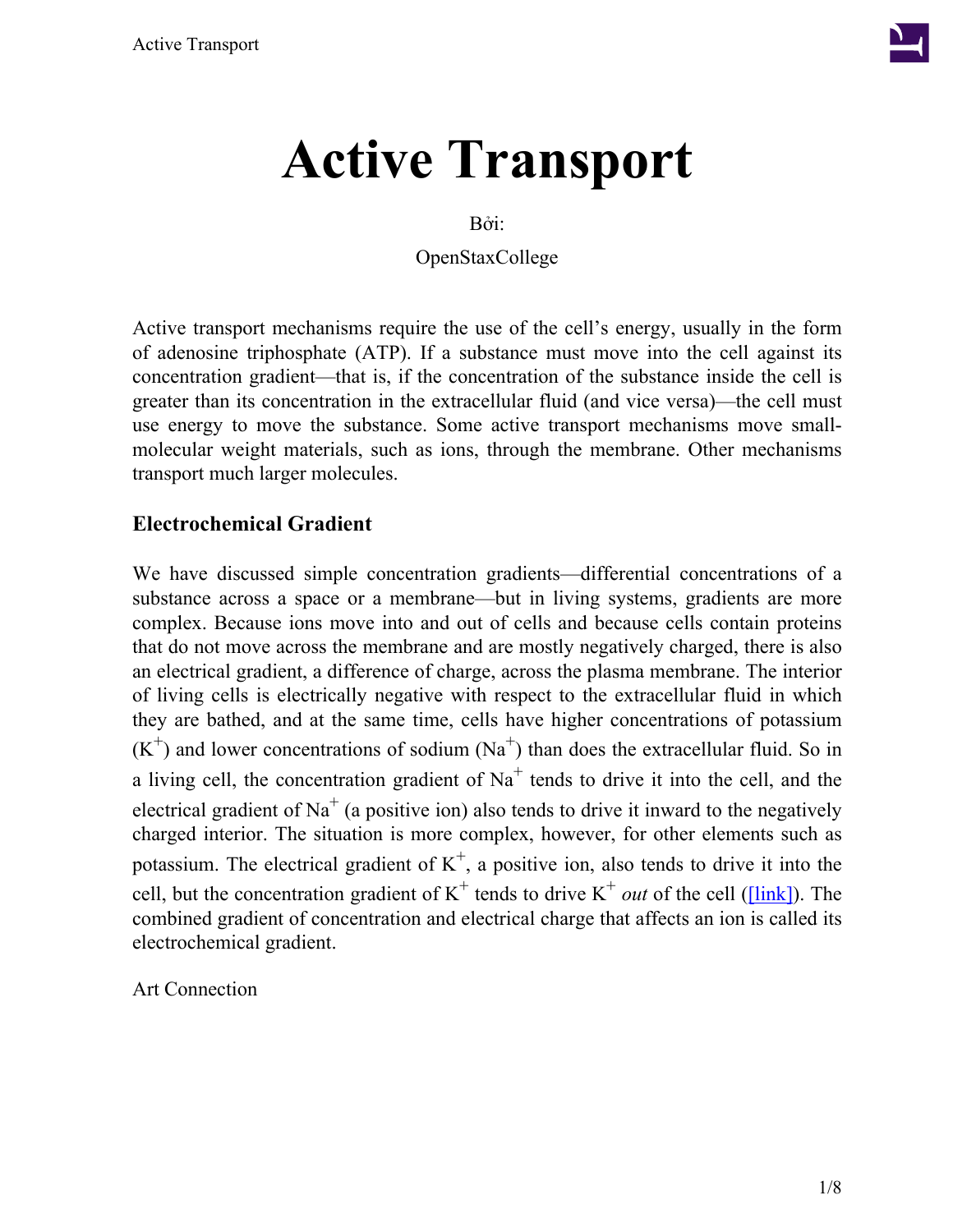

*Electrochemical gradients arise from the combined effects of concentration gradients and electrical gradients. (credit: "Synaptitude"/Wikimedia Commons)*

Injection of a potassium solution into a person's blood is lethal; this is used in capital punishment and euthanasia. Why do you think a potassium solution injection is lethal?

# **Moving Against a Gradient**

To move substances against a concentration or electrochemical gradient, the cell must use energy. This energy is harvested from ATP generated through the cell's metabolism. Active transport mechanisms, collectively called pumps, work against electrochemical gradients. Small substances constantly pass through plasma membranes. Active transport maintains concentrations of ions and other substances needed by living cells in the face of these passive movements. Much of a cell's supply of metabolic energy may be spent maintaining these processes. (Most of a red blood cell's metabolic energy is used to maintain the imbalance between exterior and interior sodium and potassium levels required by the cell.) Because active transport mechanisms depend on a cell's metabolism for energy, they are sensitive to many metabolic poisons that interfere with the supply of ATP.

Two mechanisms exist for the transport of small-molecular weight material and small molecules. Primary active transport moves ions across a membrane and creates a difference in charge across that membrane, which is directly dependent on ATP.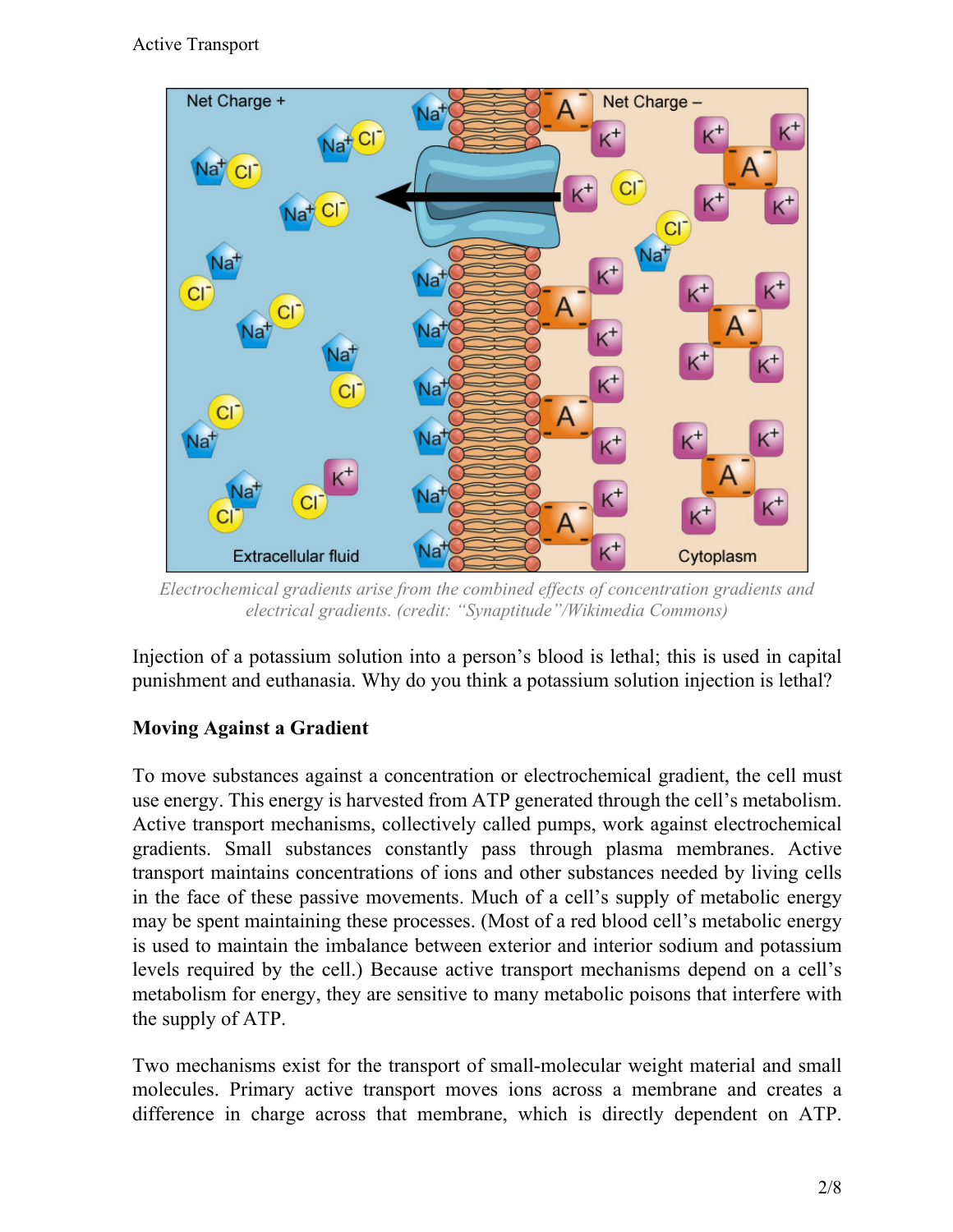Secondary active transport describes the movement of material that is due to the electrochemical gradient established by primary active transport that does not directly require ATP.

#### **Carrier Proteins for Active Transport**

An important membrane adaption for active transport is the presence of specific carrier proteins or pumps to facilitate movement: there are three types of these proteins or transporters [\(\[link\]](/#fig-ch05_03_02)). A uniporter carries one specific ion or molecule. A symporter carries two different ions or molecules, both in the same direction. An antiporter also carries two different ions or molecules, but in different directions. All of these transporters can also transport small, uncharged organic molecules like glucose. These three types of carrier proteins are also found in facilitated diffusion, but they do not require ATP to work in that process. Some examples of pumps for active transport are  $Na<sup>+</sup>-K<sup>+</sup> ATPase$ , which carries sodium and potassium ions, and  $H<sup>+</sup>-K<sup>+</sup> ATPase$ , which carries hydrogen and potassium ions. Both of these are antiporter carrier proteins. Two other carrier proteins are  $Ca^{2+}$  ATPase and H<sup>+</sup> ATPase, which carry only calcium and only hydrogen ions, respectively. Both are pumps.



*A uniporter carries one molecule or ion. A symporter carries two different molecules or ions, both in the same direction. An antiporter also carries two different molecules or ions, but in different directions. (credit: modification of work by "Lupask"/Wikimedia Commons)*

# **Primary Active Transport**

The primary active transport that functions with the active transport of sodium and potassium allows secondary active transport to occur. The second transport method is still considered active because it depends on the use of energy as does primary transport  $($ [link]).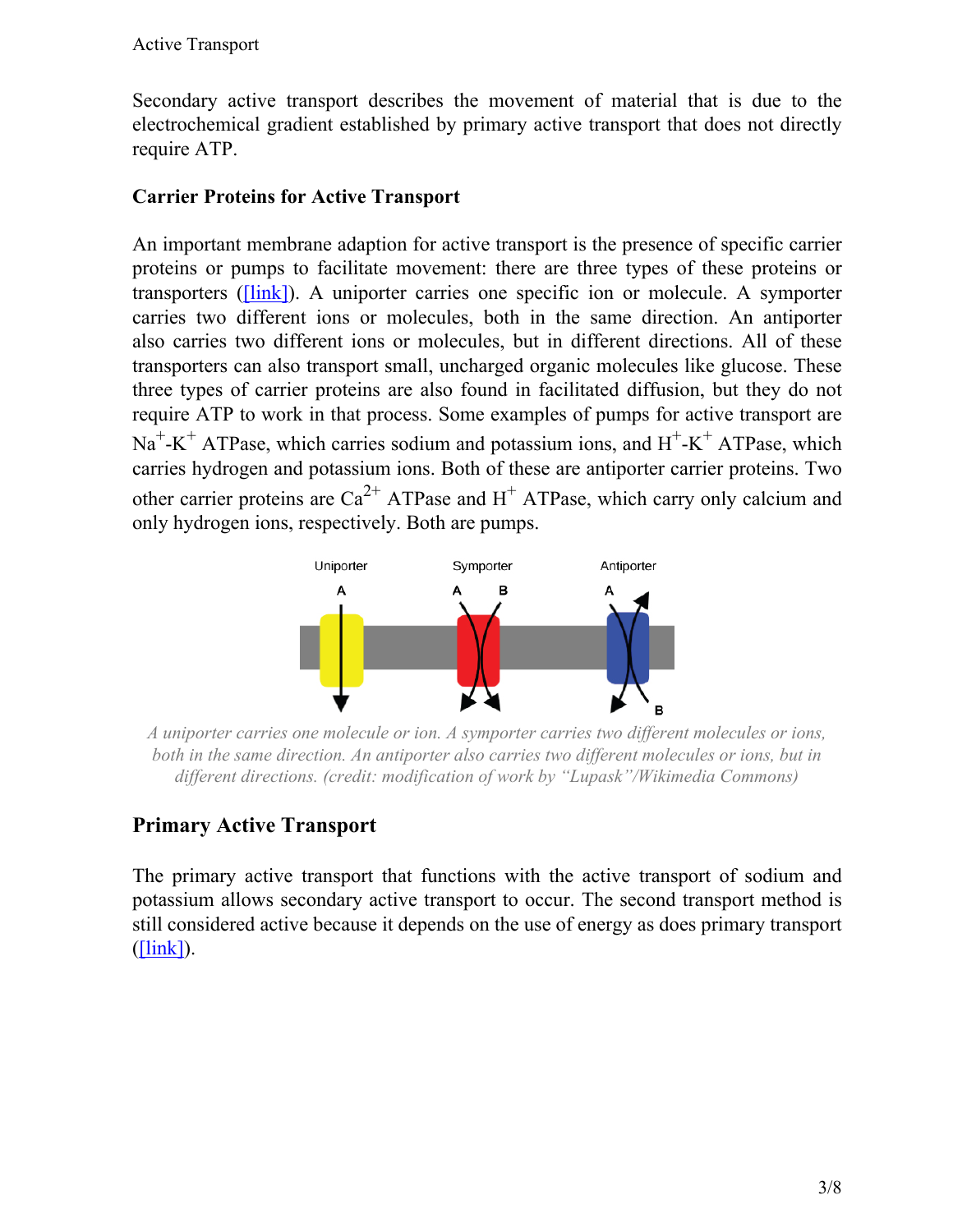

*Primary active transport moves ions across a membrane, creating an electrochemical gradient (electrogenic transport). (credit: modification of work by Mariana Ruiz Villareal)*

One of the most important pumps in animals cells is the sodium-potassium pump  $(Na^+ - K^+$  ATPase), which maintains the electrochemical gradient (and the correct concentrations of Na<sup>+</sup> and K<sup>+</sup>) in living cells. The sodium-potassium pump moves K<sup>+</sup> into the cell while moving Na<sup>+</sup> out at the same time, at a ratio of three Na<sup>+</sup> for every two  $K^+$  ions moved in. The Na<sup>+</sup>-K<sup>+</sup> ATPase exists in two forms, depending on its orientation to the interior or exterior of the cell and its affinity for either sodium or potassium ions. The process consists of the following six steps.

- 1. With the enzyme oriented towards the interior of the cell, the carrier has a high affinity for sodium ions. Three ions bind to the protein.
- 2. ATP is hydrolyzed by the protein carrier and a low-energy phosphate group attaches to it.
- 3. As a result, the carrier changes shape and re-orients itself towards the exterior of the membrane. The protein's affinity for sodium decreases and the three sodium ions leave the carrier.
- 4. The shape change increases the carrier's affinity for potassium ions, and two such ions attach to the protein. Subsequently, the low-energy phosphate group detaches from the carrier.
- 5. With the phosphate group removed and potassium ions attached, the carrier protein repositions itself towards the interior of the cell.
- 6. The carrier protein, in its new configuration, has a decreased affinity for potassium, and the two ions are released into the cytoplasm. The protein now has a higher affinity for sodium ions, and the process starts again.

Several things have happened as a result of this process. At this point, there are more sodium ions outside of the cell than inside and more potassium ions inside than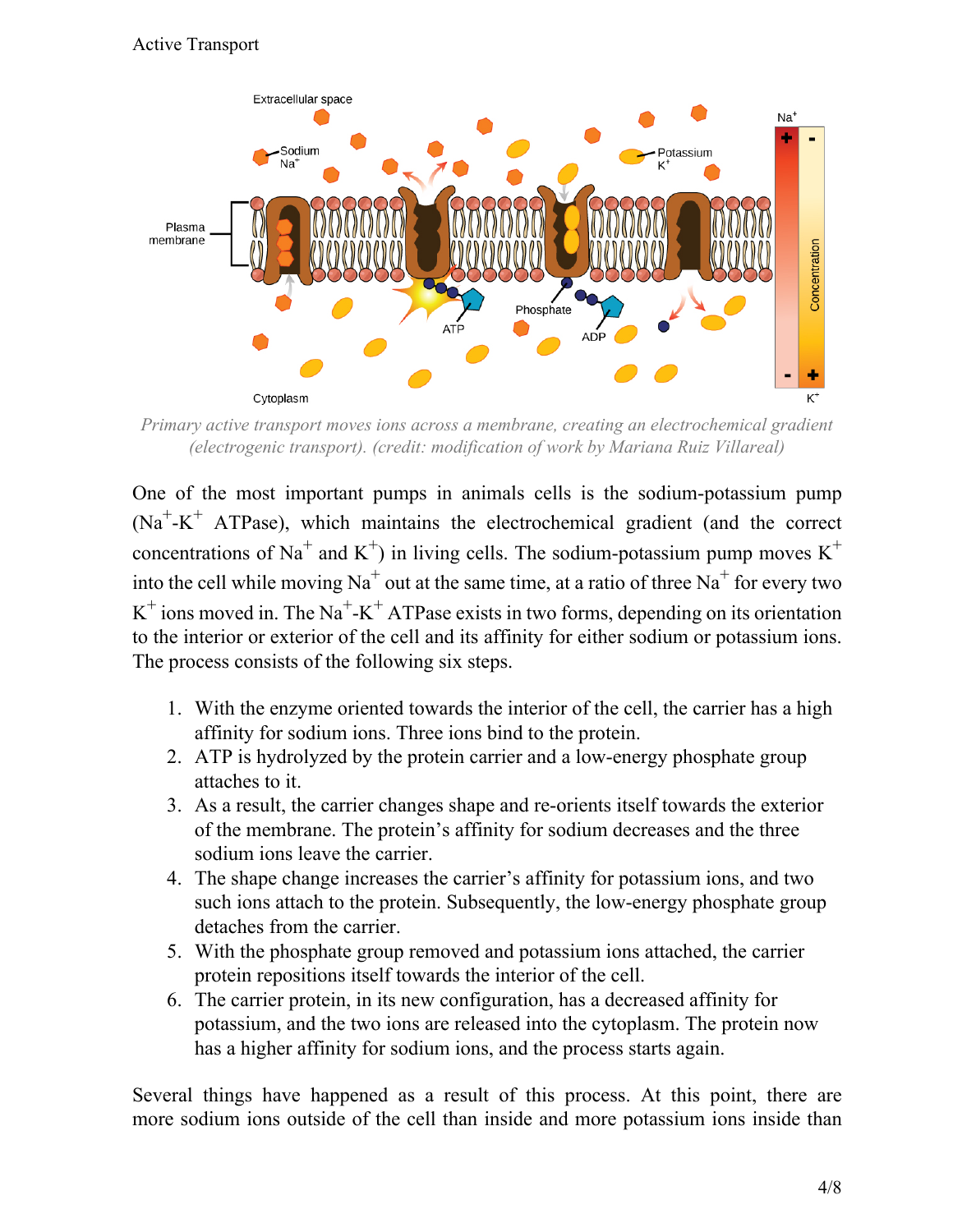out. For every three ions of sodium that move out, two ions of potassium move in. This results in the interior being slightly more negative relative to the exterior. This difference in charge is important in creating the conditions necessary for the secondary process. The sodium-potassium pump is, therefore, an electrogenic pump (a pump that creates a charge imbalance), creating an electrical imbalance across the membrane and contributing to the membrane potential.

Link to Learning



Visit the [site](http://openstaxcollege.org/l/Na_K_ATPase) to see a simulation of active transport in a sodium-potassium ATPase.

# **Secondary Active Transport (Co-transport)**

Secondary active transport brings sodium ions, and possibly other compounds, into the cell. As sodium ion concentrations build outside of the plasma membrane because of the action of the primary active transport process, an electrochemical gradient is created. If a channel protein exists and is open, the sodium ions will be pulled through the membrane. This movement is used to transport other substances that can attach themselves to the transport protein through the membrane ([\[link\]\)](/#fig-ch05_03_04). Many amino acids, as well as glucose, enter a cell this way. This secondary process is also used to store high-energy hydrogen ions in the mitochondria of plant and animal cells for the production of ATP. The potential energy that accumulates in the stored hydrogen ions is translated into kinetic energy as the ions surge through the channel protein ATP synthase, and that energy is used to convert ADP into ATP.

Art Connection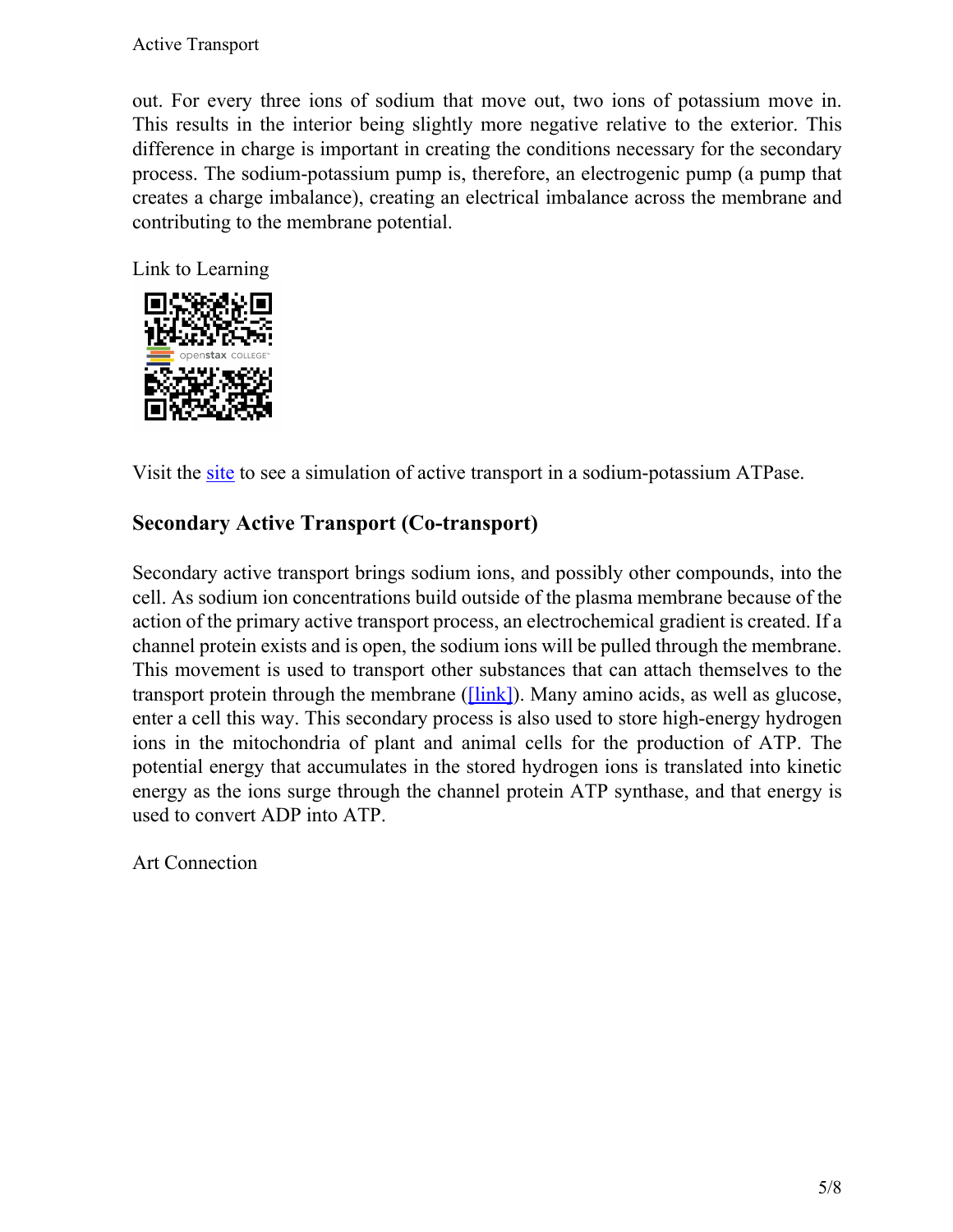

*An electrochemical gradient, created by primary active transport, can move other substances against their concentration gradients, a process called co-transport or secondary active transport. (credit: modification of work by Mariana Ruiz Villareal)*

If the pH outside the cell decreases, would you expect the amount of amino acids transported into the cell to increase or decrease?

# **Section Summary**

The combined gradient that affects an ion includes its concentration gradient and its electrical gradient. A positive ion, for example, might tend to diffuse into a new area, down its concentration gradient, but if it is diffusing into an area of net positive charge, its diffusion will be hampered by its electrical gradient. When dealing with ions in aqueous solutions, a combination of the electrochemical and concentration gradients, rather than just the concentration gradient alone, must be considered. Living cells need certain substances that exist inside the cell in concentrations greater than they exist in the extracellular space. Moving substances up their electrochemical gradients requires energy from the cell. Active transport uses energy stored in ATP to fuel this transport. Active transport of small molecular-sized materials uses integral proteins in the cell membrane to move the materials: These proteins are analogous to pumps. Some pumps, which carry out primary active transport, couple directly with ATP to drive their action. In co-transport (or secondary active transport), energy from primary transport can be used to move another substance into the cell and up its concentration gradient.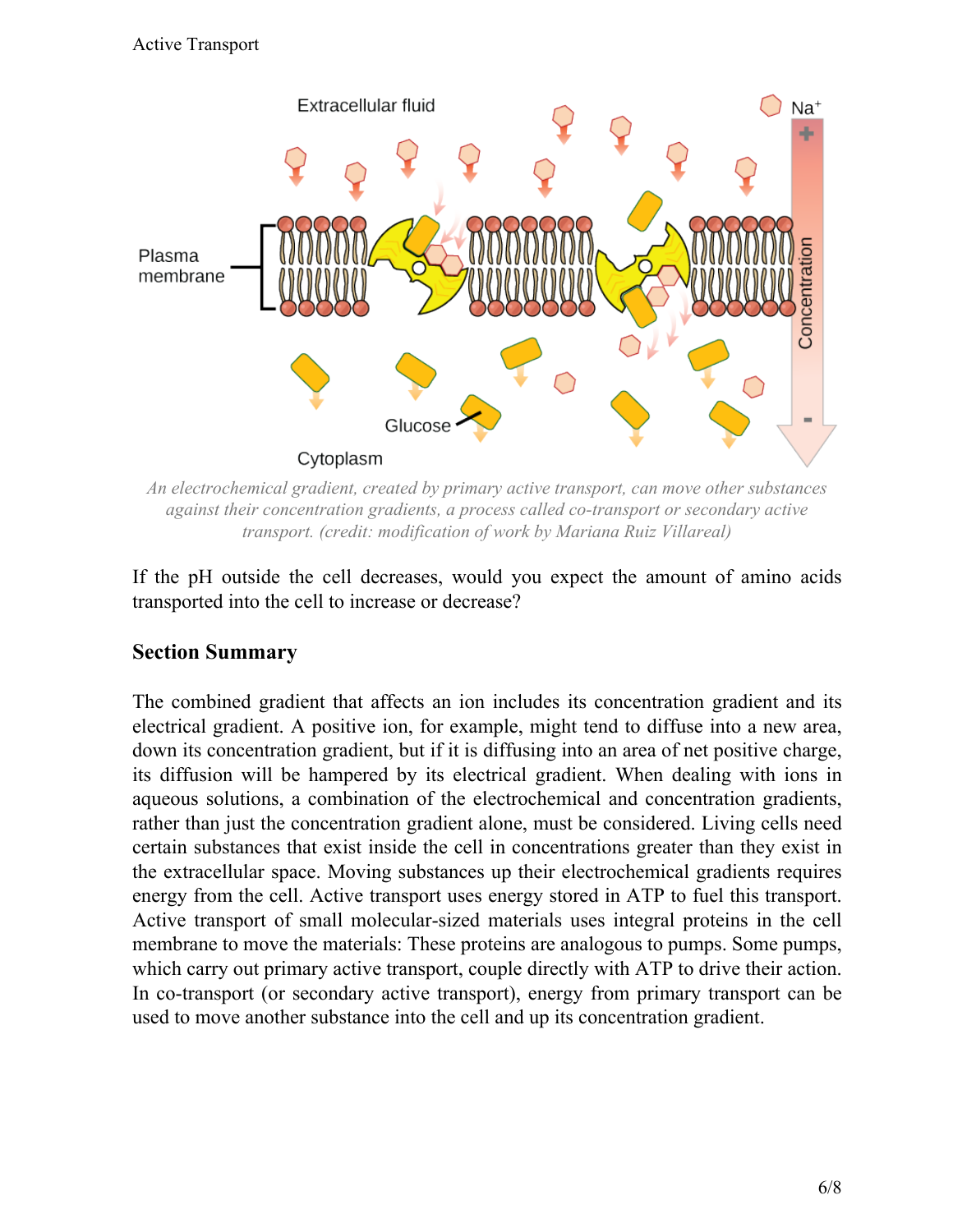# **Art Connections**

[\[link\]](/#fig-ch05_03_01) Injection of a potassium solution into a person's blood is lethal; this is used in capital punishment and euthanasia. Why do you think a potassium solution injection is lethal?

[\[link\]](/#fig-ch05_03_01) Cells typically have a high concentration of potassium in the cytoplasm and are bathed in a high concentration of sodium. Injection of potassium dissipates this electrochemical gradient. In heart muscle, the sodium/potassium potential is responsible for transmitting the signal that causes the muscle to contract. When this potential is dissipated, the signal can't be transmitted, and the heart stops beating. Potassium injections are also used to stop the heart from beating during surgery.

[\[link\]](/#fig-ch05_03_04) If the pH outside the cell decreases, would you expect the amount of amino acids transported into the cell to increase or decrease?

[ $link$ ] A decrease in pH means an increase in positively charged  $H^+$  ions, and an increase in the electrical gradient across the membrane. The transport of amino acids into the cell will increase.

# **Review Questions**

Active transport must function continuously because

- 1. plasma membranes wear out
- 2. not all membranes are amphiphilic
- 3. facilitated transport opposes active transport
- 4. diffusion is constantly moving solutes in opposite directions

#### D

How does the sodium-potassium pump make the interior of the cell negatively charged?

- 1. by expelling anions
- 2. by pulling in anions
- 3. by expelling more cations than are taken in
- 4. by taking in and expelling an equal number of cations

# $\mathcal{C}$

What is the combination of an electrical gradient and a concentration gradient called?

1. potential gradient